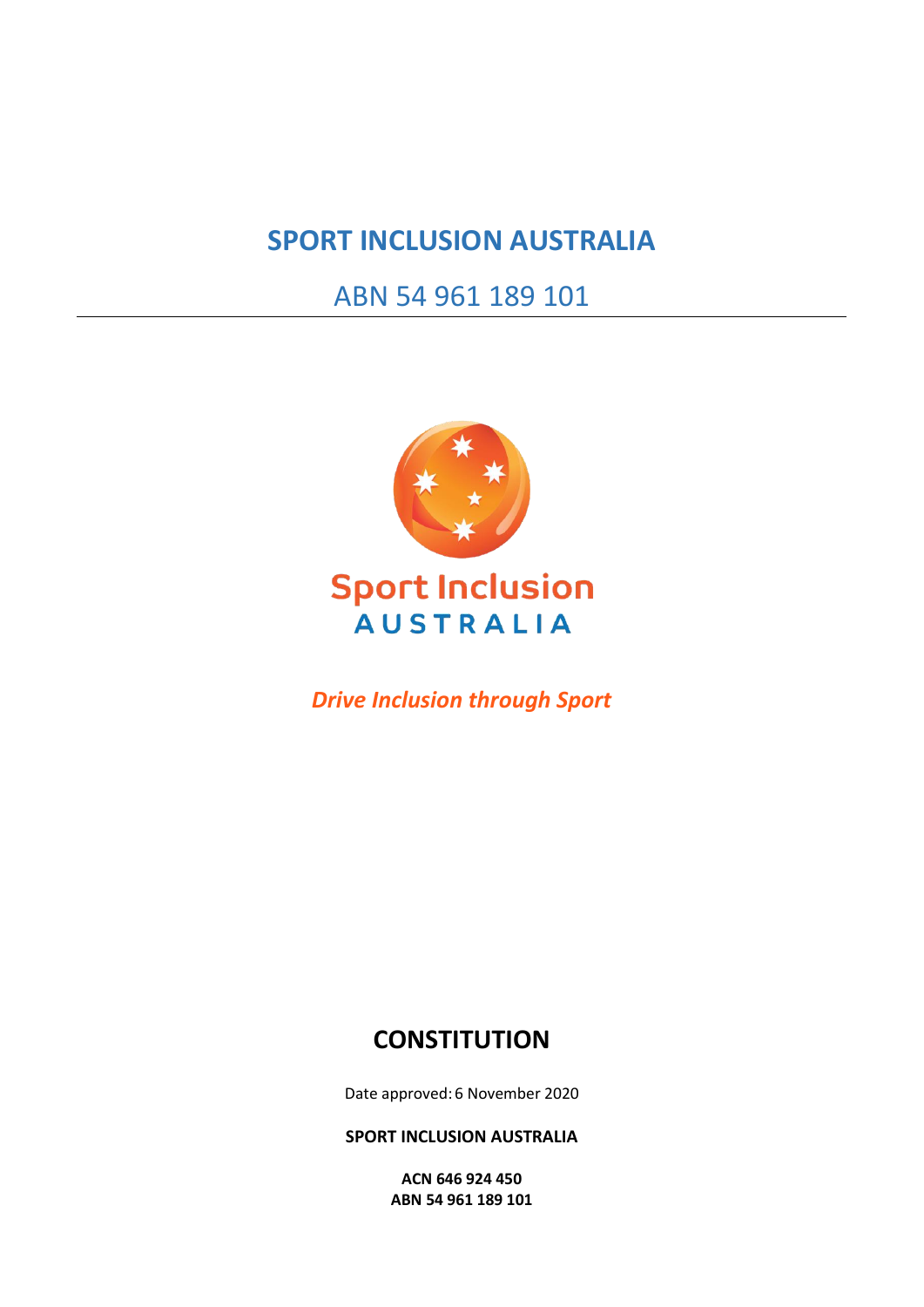#### **TABLE OF CONTENTS**

| 1.  |  |
|-----|--|
| 2.  |  |
| 3.  |  |
| 4.  |  |
| 5.  |  |
| 6.  |  |
| 7.  |  |
| 8.  |  |
| 9.  |  |
| 10. |  |
| 11. |  |
| 12. |  |
| 13. |  |
| 14. |  |
| 15. |  |
| 16. |  |
| 17. |  |
| 18. |  |
| 19. |  |
| 20. |  |
| 21. |  |
| 22. |  |
| 23. |  |
| 24. |  |
| 25. |  |
| 26. |  |
| 27. |  |
| 28. |  |
| 29. |  |
| 30. |  |
| 31. |  |
| 32. |  |
| 33. |  |
| 34. |  |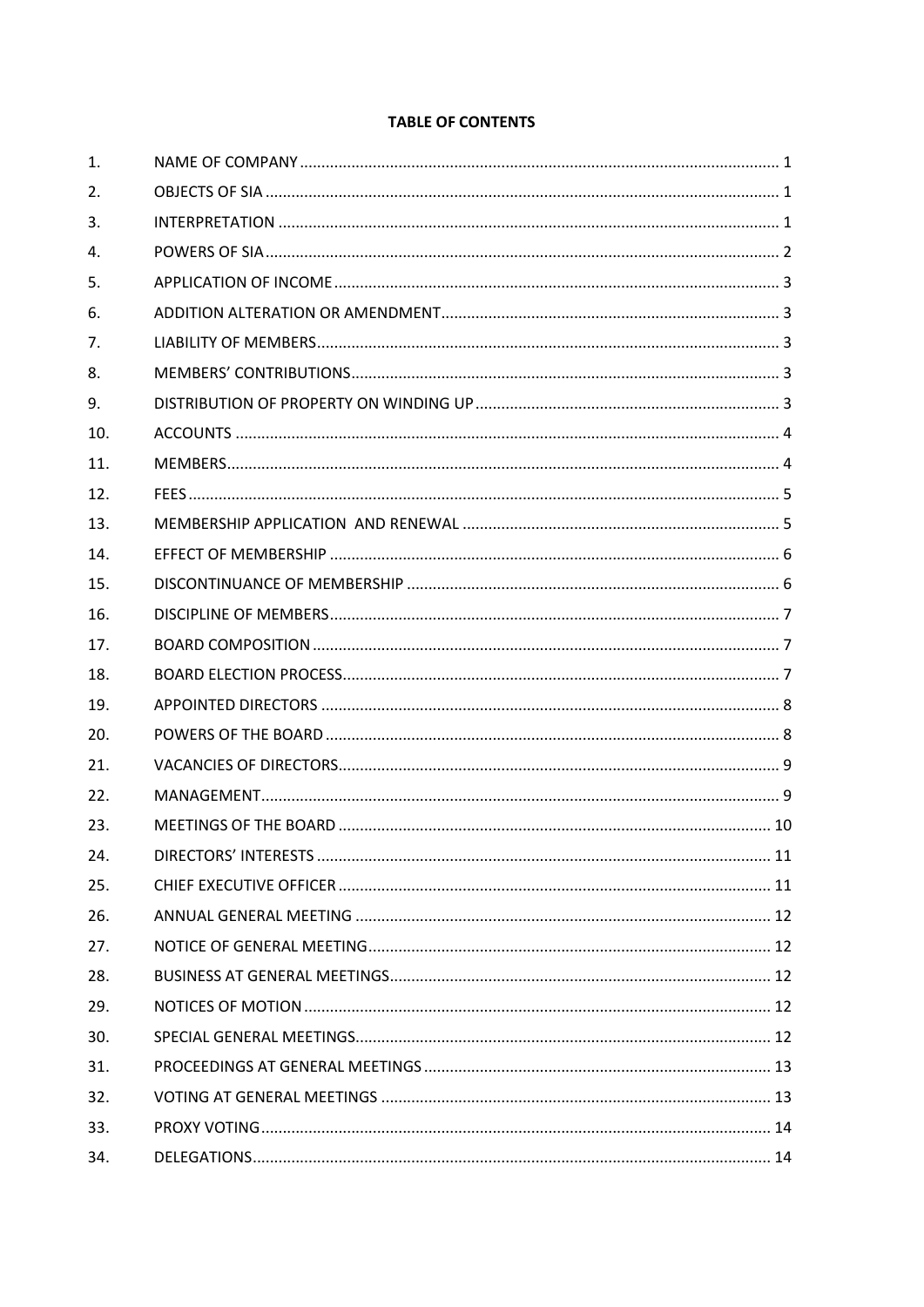| 36. |  |
|-----|--|
| 37. |  |
| 38. |  |
| 39. |  |
| 40. |  |
| 41. |  |
| 42. |  |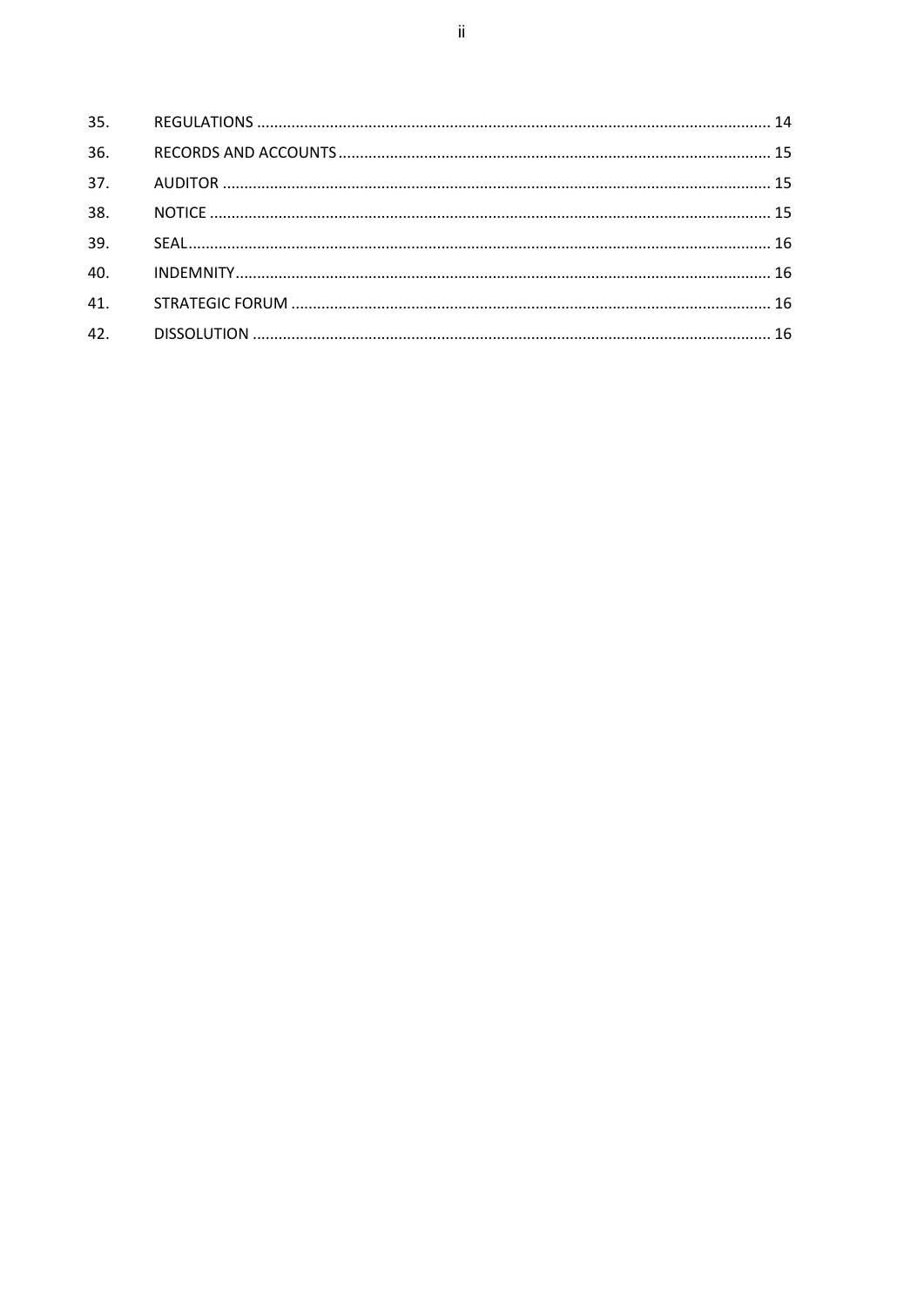# **Constitution**

Date approved: 6 November 2020

**SPORT INCLUSION AUSTRALIA ACN 646 924 450 ABN 54 961 189 101**

#### <span id="page-3-0"></span>1. **NAME OF COMPANY**

The name of the Company is Sport Inclusion Australia (**SIA**).

#### <span id="page-3-1"></span>2. **OBJECTS OF SIA**

SIA is a charitable, community, service-based institution. The charitable purposes for which SIA is established are to:

- (a) support and promote the inclusion of people with an impairment in particular those with an intellectual impairment, into sporting, recreational and other programs, organisations and opportunities;
- (b) have regard to the public interest in its operations; and
- (c) do all such other things as may be incidental to the attainment of suchobject.

#### <span id="page-3-2"></span>3. **INTERPRETATION**

(a) In this Constitution unless the contrary intention appears:

**Act** means the *Corporations Act 2001 (Cth)*.

**ACNC Act** means the *Australian Charities and Not-for-profits Commission Act 2012 (Cth)*.

**Appointed Director** means a Director appointed under **clause 19**.

**Board** means the body consisting of the Directors and the CEO under **clause [17](#page-9-1)**.

**Chief Executive Officer** or **CEO** means the Chief Executive Officer of SIA for the time being appointed under this Constitution.

**Constitution** means this Constitution of SIA.

**Delegate** means the authorised representative appointed by each Entity member, Affiliate member or Commercial member under **clause 11(a)** to represent that Member at General Meetings.

**Elected Director** means a Director elected under **clause 18**.

**Financial year** means the year ending 30 June in each year.

**General Meeting** means any general meeting including the annual or a special general meeting of SIA.

**Individual Member** means a natural person who joins SIA directly.

**Intellectual Property** means all rights subsisting in copyright, trade names, trademarks, logos, designs, equipment, images (including photographs, videos or films) or service marks (whether registered or registrable) relating to SIA, or any event, product, publication or activity developed, conducted, promoted or administered by SIA.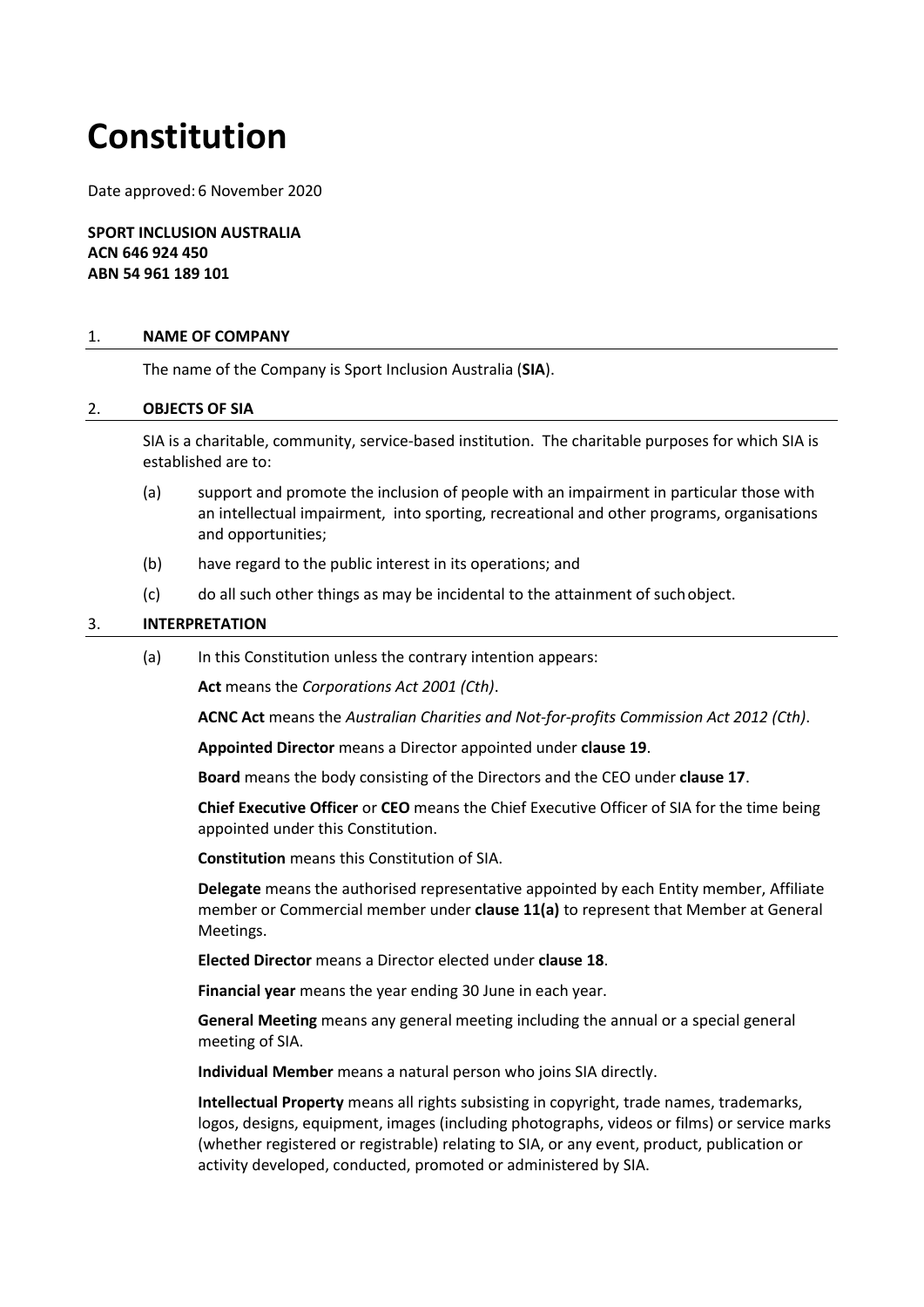**Member** means a member for the time being of SIA under **claus[e 11](#page-6-1)**.

**Objects** means the objects of SIA set out in **clause [2](#page-3-1)**.

**Regulations** means any Regulations made by the Board under **clause [35](#page-16-2)**.

**Seal** means the common seal of SIA (if any) and includes any official seal of SIA.

**Special Resolution** has the same meaning as in the Act.

**Voting Members** means those Members under **clauses 11(a)(i)** and **(ii)**.

(b) Expressions referring to "writing" shall, unless the contrary intention appears, be construed as including references to printing, lithography, photography and other modes of representing or reproducing words in a visible form, including messages sent by electronic mail.

- (c) In this Constitution:
	- (i) a reference to a function includes a reference to a power, authority and duty;
	- (ii) a reference to the exercise of a function includes, where the function is a power, authority or duty, a reference to the exercise of the power or authority of the performance of the duty;
	- (iii) words importing the singular include the plural and vice versa;
	- (iv) words importing any gender include the other genders;
	- (v) references to persons include corporations and bodies politic;
	- (vi) references to a person include the legal personal representatives, successors and permitted assigns of that person; and
	- (vii) a reference to a statute, ordinance, code or other law includes regulations and other statutory instruments under it and consolidations, amendments, reenactments or replacements of any of them (whether of the same or any legislative authority having jurisdiction).
- (d) If any provision of this Constitution or any phrase contained in it is invalid or unenforceable in any jurisdiction, the phrase or provision is to be read down for the purpose of that jurisdiction, if possible, so as to be valid and enforceable, and otherwise shall be severed to the extent of the invalidity or unenforceability, without affecting the remaining provisions of the Constitution or affecting the validity or enforceability of that provision in any other jurisdiction.
- (e) The specification of the Objects in **claus[e 2](#page-3-1)** are not in any particular order and are not to be construed so as to lead to the construction that any object is more important than any other object nor than any object which is specified in detail is more important than any object which has not been specified in detail.
- (f) Except where the contrary intention appears in this Constitution, an expression in a provision of this Constitution that deals with a matter dealt with by a particular provision of the Act, has the same meaning as that provision of the Act.
- (g) SIA is established solely for the Objects.
- (h) The replaceable rules referred to in the Act are expressly displaced by this Constitution.

#### <span id="page-4-0"></span>4. **POWERS OF SIA**

Solely for furthering the Objects, SIA has the legal capacity and powers of a company limited by guarantee as set out under section 124 of the Act.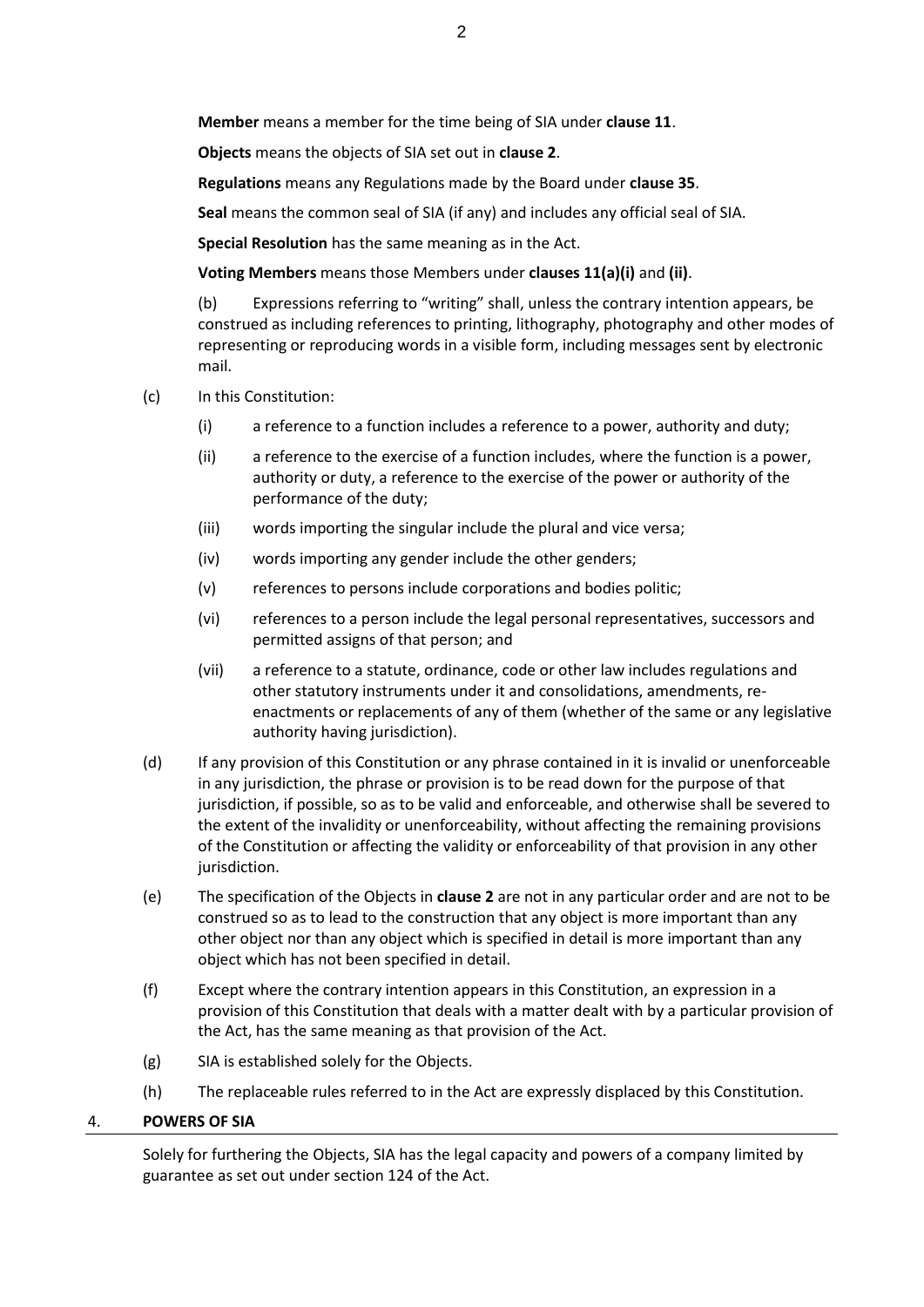#### <span id="page-5-5"></span><span id="page-5-0"></span>5. **APPLICATION OF INCOME**

- (a) The income and property of SIA shall be applied solely towards the promotion of the Objects.
- <span id="page-5-6"></span>(b) Except as prescribed in this Constitution:
	- (i) no portion of the income or property of SIA shall be paid or transferred, directly or indirectly, by way of dividend, bonus or otherwise to any Member or Director; and
	- (ii) no remuneration or other benefit in money or money's worth shall be paid or given by SIA to any Member.
- (c) Nothing contained in **clauses [5\(a\)](#page-5-5)**or **[5\(b\)](#page-5-6)** shall prevent payment in good faith of or to any Member or Director:
	- (i) for any services actually rendered to or on behalf of SIA whether as an employee or otherwise;
	- (ii) for goods supplied to SIA in the ordinary and usual course of business;
	- (iii) of interest on money borrowed from any Member;
	- (iv) of rent for premises demised or let by any Member to SIA; or
	- (v) for any out-of-pocket expenses incurred by the Member on behalf of SIA;

provided that any such payment:

- (vi) shall not exceed the amount ordinarily payable between ordinary commercial parties dealing at arm's length in a similar transaction; and
- (vii) if to any Director is first approved by the Board.

#### <span id="page-5-1"></span>6. **ADDITION ALTERATION OR AMENDMENT**

No addition, alteration or amendment shall be made to this Constitution unless the same has been approved by a Special Resolution.

#### <span id="page-5-2"></span>7. **LIABILITY OF MEMBERS**

The liability of the Members of SIA is limited.

#### <span id="page-5-3"></span>8. **MEMBERS' CONTRIBUTIONS**

Every Member undertakes to contribute to the assets of SIA if it is wound up while a Member, or within one year after ceasing to be a Member, for payment of the debts and liabilities of SIA contracted before the time at which it ceases to be a Member, and the costs, charges and expenses of winding up and for an adjustment of the rights of contributors among themselves, such amount as may be required not exceeding one dollar (\$1.00).

#### <span id="page-5-4"></span>9. **DISTRIBUTION OF PROPERTY ON WINDING UP**

- (a) This clause applies if SIA is wound up under the Act and there are surplus assets.
- (b) The surplus assets of SIA must not be distributed among individual Members but may be distributed among Members which are organisations provided such organisations at the time of distribution:
	- (i) are charitable;
	- (ii) have objects similar to the Objects; and
	- (iii) have rules which: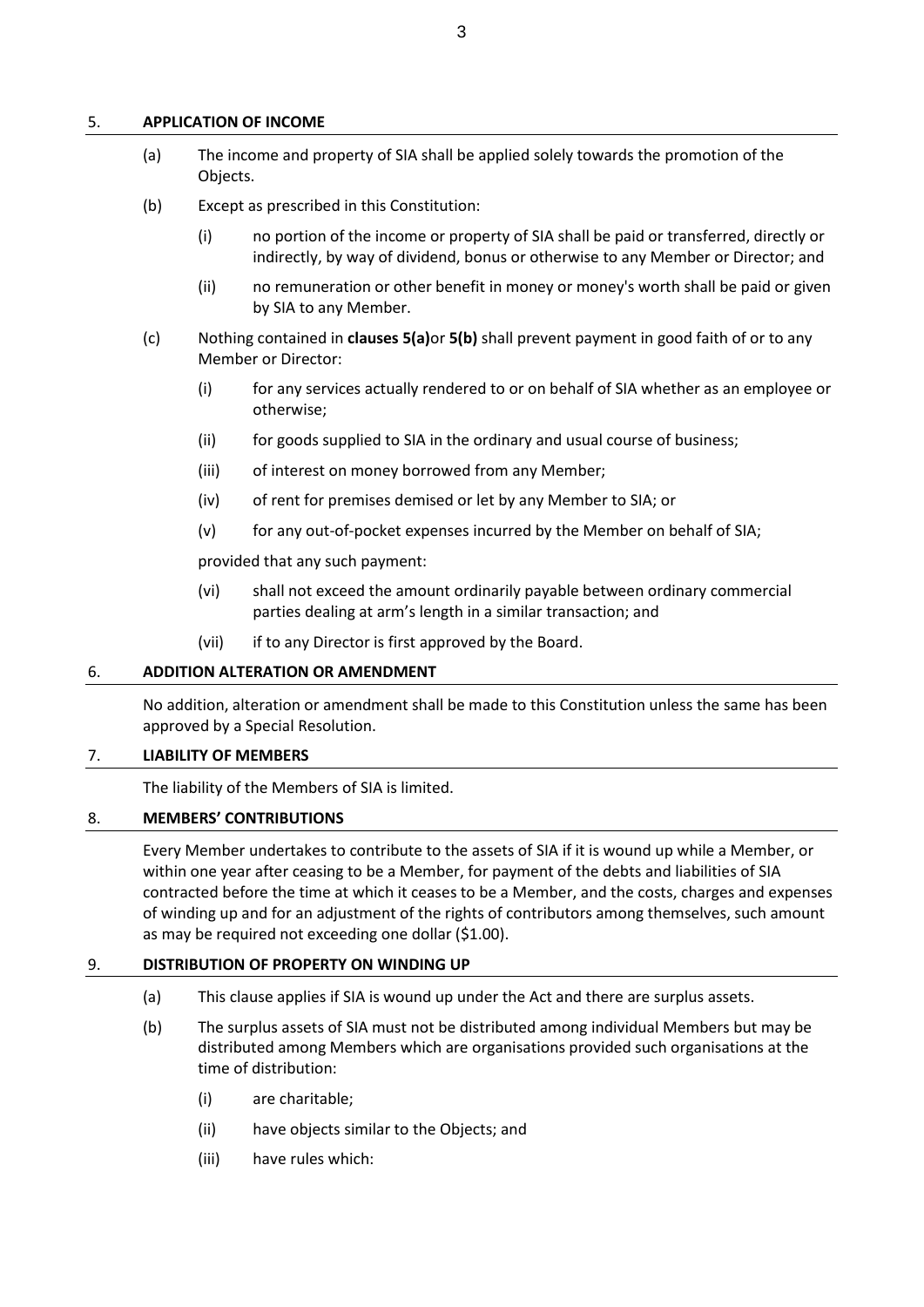- (A) require the application of the organisation's assets and income solely to promote the organisation's objects; and
- (B) prohibit the distribution of income and assets to the members of the organisation; and
- (C) prohibit paying fees to the organisation's directors; and
- (D) require the organisation's directors to approve all other payments the organisation makes to its directors; and
- (iv) if SIA is approved by the Commissioner of Taxation as a public benevolent institution for the purposes of any Commonwealth taxation legislation, holds or is entitled to a similar approval.
- (c) In this clause, "surplus assets" means the assets of SIA after payment of:
	- (i) the debts and liabilities remaining on its winding up; and
	- (ii) the costs, charges and expenses of the winding up.

#### <span id="page-6-0"></span>10. **ACCOUNTS**

SIA shall keep true accounts of the:

- (a) sums of money received and expended by SIA and the manner in respect of which such receipt and expenditure takes place; and
- (b) property, assets and liabilities of SIA.

Once at least in every year the accounts of SIA shall be examined by one or more properly qualified auditor or auditors who shall report to the Members in accordance with the Act.

#### <span id="page-6-1"></span>11. **MEMBERS**

- (a) Subject always to this Constitution the Members of SIA shall consist of:
	- (i) the current Directors who have the right to receive notice of and attend, debate and vote at general meetings of SIA;
	- (ii) Entity members being any Australian legal entity representing sport and recreation for persons with a disability and which supports the objects of, and is otherwise recognised by, SIA.SIA will generally only recognise one Entity member in each State or Territory of Australia but may recognise more than one if appropriate (subject always to this Constitution). Entity members have the right to receive notice of and attend, debate and vote through their Delegate, at General Meetings;
	- (iii) Affiliate members being organisations in sport and recreation providing services for persons with a disability and with similar objects to SIA. Affiliate members have the right to receive notice of and attend General Meetings through their Delegate but do not have the right to vote;
	- (iv) Commercial members being organisations or individuals having an interest in sport and recreation for persons with a disability and which support such activities by providing sponsorship or commercial support of SIA. Commercial members have the right to receive notice of and attend General Meetings through their Delegate but do not have the right to vote;
	- (v) Honorary Life members may be conferred upon any individual who has rendered outstanding service to SIA provided that:
		- (A) no more than two Honorary life members shall be elected in any one year;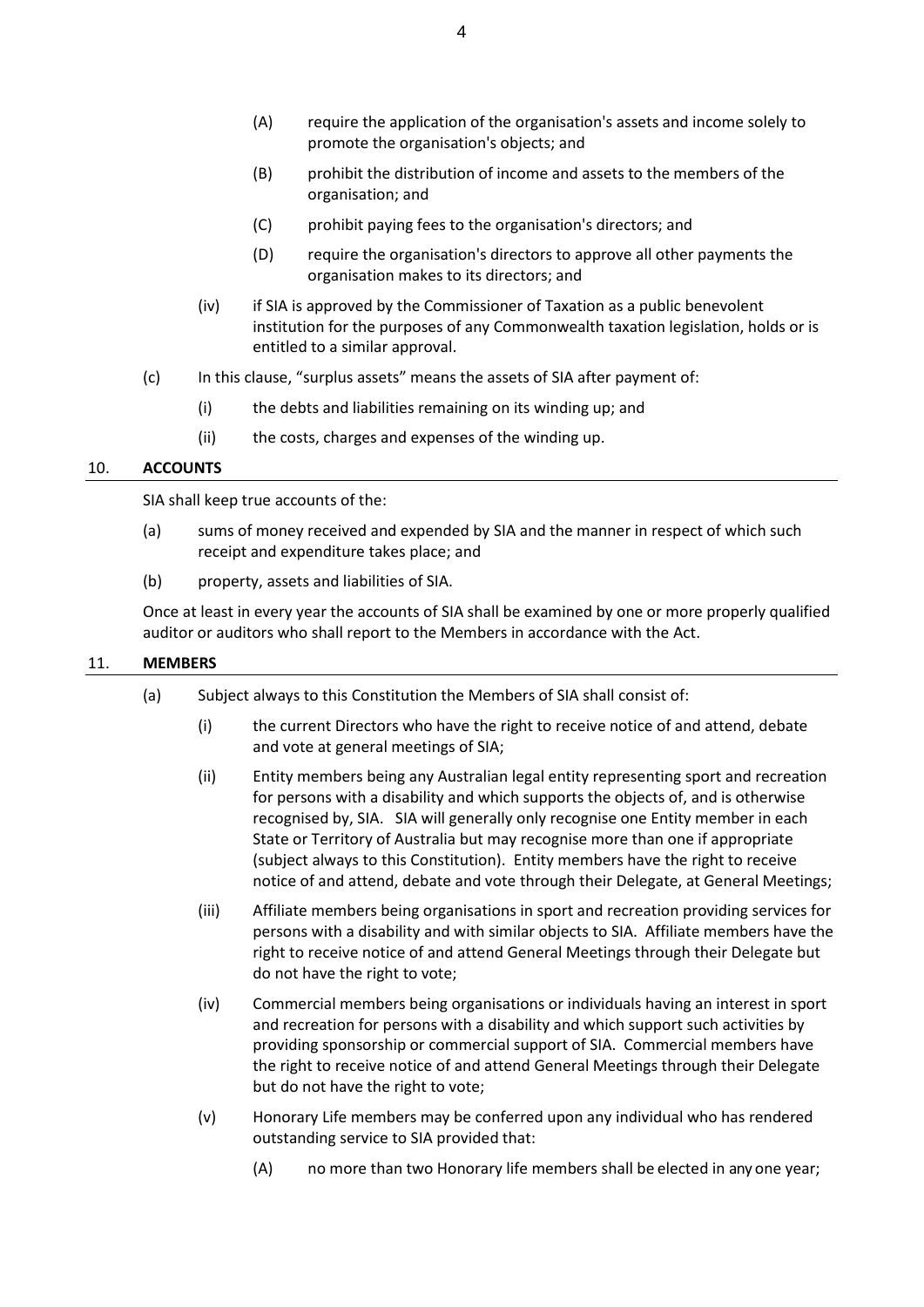- (B) notice to elect an Honorary Life member shall be given by not less than two Members of SIA and shall be given to SIA not less than thirty, (30) days prior to the annual General Meeting; and
- (C) the election of an Honorary Life member shall require the majority approval of the Members present and entitled to vote at the annual General Meeting. Honorary Life members have the right to receive notice of and attend general meetings of SIA but do not have the right to vote; and
- (D) Honorary Life membership may be revoked by resolution of a General Meeting;
- (vi) Ex-Officio members being any appropriate person as designated by the Board. Ex-Officio members have the right to receive notice of and attend General Meetings but do not have the right to vote;
- (vii) Individual members shall consist of individuals who support the Objects and who agree to be bound by this Constitution. Individual membership canbe obtained by application in accordance with **clause 13**. Individual members do not have the right to notice of, or attend or vote at General Meetings; and
- (viii) such new categories of Members as may be created under **clause 1[1\(b\)](#page-7-2)**.
- <span id="page-7-2"></span>(b) The Board has power from time to time to create new categories of membership with such rights, privileges and obligations as are determined applicable even if the effect of creating a new category is to alter rights (other than voting rights), privileges or obligations of an existing category of membership. The rights, privileges and obligations of any new category of membership will be set out in Regulations. For the avoidance of doubt and notwithstanding anything in this Constitution, under no circumstances shall any new category of membership be given the right to vote.
- (c) SIA must establish and maintain a register of Members in accordance with the Act. Subject always to the Act, confidentiality and privacy considerations SIA may, but is not obliged to, give current Members access to the register of Members. Such access will only be given if the request for access is made in good faith and for a proper purpose.
- (d) Entity, Affiliate and Commercial members shall advise SIA of their authorised and appointed Delegate prior to any General Meeting and otherwise in accordance with this Constitution.

#### <span id="page-7-0"></span>12. **FEES**

The annual membership subscription (if any) and any fees or levies payable by Members (or any category of Members) to SIA, the time for and manner of payment shall be as determined by the Board from time to time.

#### <span id="page-7-3"></span><span id="page-7-1"></span>13. **MEMBERSHIP APPLICATION AND RENEWAL**

- (a) Persons can apply for membership subject to this Constitution. Members must renew their membership with SIA annually. To be eligible for membership (whether new or renewal) Entity and Affiliate members should be incorporated. The Board may waive this requirement in its discretion.
- (b) An application for membership or membership renewal by must be:
	- (i) in writing on the form prescribed by the Board from time to time (if any); and
	- (ii) accompanied by the appropriate fee, if any.
- (c) SIA may accept or reject an application whether the applicant has complied with the requirements in **clauses [13\(a\)](#page-7-3)** and **13(b)** or not, however SIA must act reasonably and in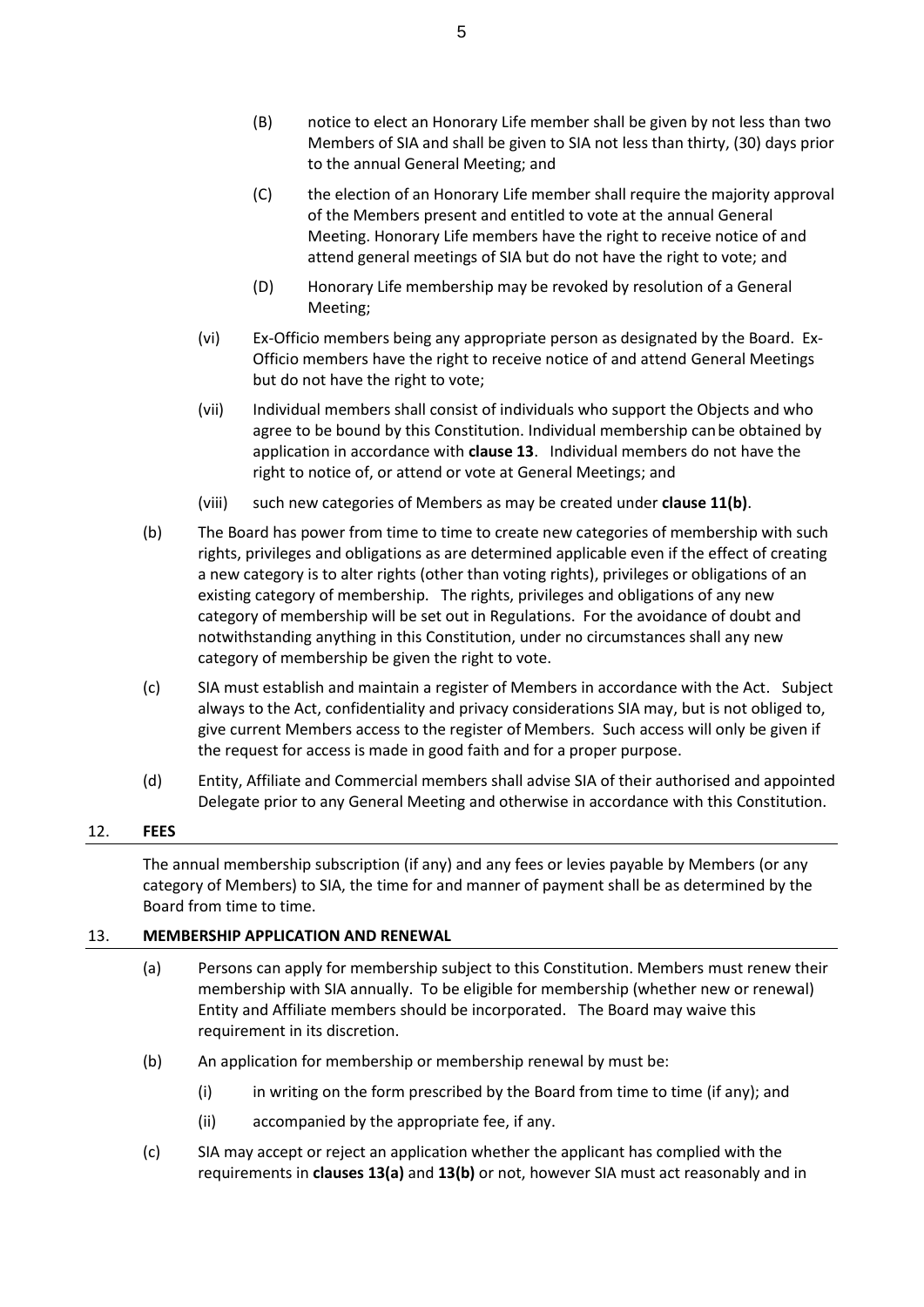good faith. Where SIA accepts an application and the Board ratifies such acceptance, the applicant will become or continue to be a Member. Membership of SIA by the applicant will commence however, upon acceptance of the application by SIA. Where SIA rejects an application SIA will refund any fees forwarded with the application. SIA is not obliged to accept any application nor is it obliged to gives reasons if it rejects an application.

(d) All members which or who are currently members of SIA shall be deemed to be or shall continue as Members in the appropriate new membership category as determined by the Board from the time of adoption of this Constitution.

#### <span id="page-8-0"></span>14. **EFFECT OF MEMBERSHIP**

Members acknowledge and agree that:

- (a) this Constitution constitutes a contract between each of them and SIA and that they are bound by the Constitution and any Regulations;
- (b) they shall comply with and observe this Constitution and the Regulations and any determination or resolution which may be made or passed by the Board or any duly authorised committee of the Board, however named;
- (c) by submitting to this Constitution and the Regulations they are subject to the jurisdiction of SIA;
- (d) the Constitution and Regulations are necessary and reasonable for promoting the Objects;
- (e) neither membership of SIA nor this Constitution gives rise to:
	- (i) any proprietary right of Members in, to or over SIA or its property or assets;
	- (ii) any automatic right of a Member to renewal of their membership of SIA; or
	- (iii) subject to the Act and SIA acting in good faith, the right of Members to natural justice, unless expressly provided for in this Constitution; and
- (f) they are entitled to all benefits, advantages, privileges and services of SIA membership.

#### <span id="page-8-1"></span>15. **DISCONTINUANCE OF MEMBERSHIP**

- (a) Subject to this Constitution a Member having paid all arrears of fees payable by it or them to SIA, may withdraw from membership by giving notice in writing of such withdrawal to SIA.
- <span id="page-8-2"></span>(b) Notwithstanding anything in this Constitution or the Regulations, membership of SIA may be discontinued by the Board upon breach of any clause of this Constitution, including, but not limited to the failure to pay any monies owed to SIA, the Regulations or any resolutions or determinations made or passed by the Board or any duly authorised committee of the Board (however named).
- (c) Membership shall not be discontinued under **clause 1[5\(b\)](#page-8-2)** without the accused Member first having the opportunity to explain the breach and/or remedy the breach.
- (d) Where a Member fails to adequately explain or remedy the breach, that Member's membership shall be discontinued under **clause 1[5\(b\)](#page-8-2)** by SIA giving written notice of the discontinuance to the Member. There is no appeal against a decision to discontinue membership under this **clause 15**.
- (e) A Member who ceases to be a Member shall forfeit all right in and claim upon SIA and its property, including Intellectual Property.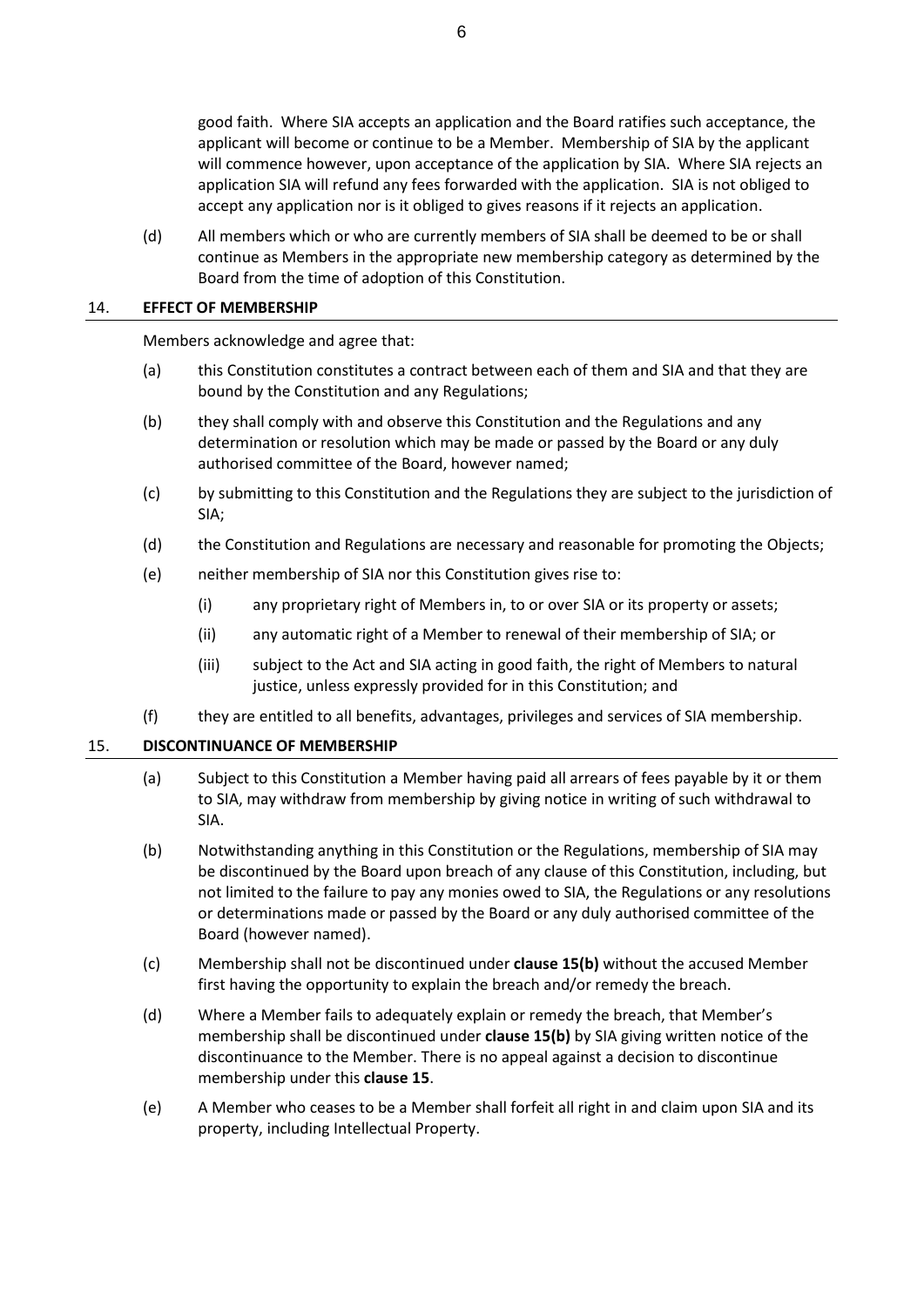- (f) Membership fees or subscriptions paid by the discontinued Member for the relevant year may be refunded on a pro-rata basis to the Member upon discontinuance. The name of such Member shall be removed from the Register of Members.
- (g) A Member who's membership has been discontinued under this **clause 15**:
	- (i) must reapply for membership in accordance with this Constitution; but
	- (ii) may be readmitted at the discretion of the Board.

#### <span id="page-9-0"></span>16. **DISCIPLINE OF MEMBERS**

- (a) Where the Board is advised or considers that a Member has allegedly:
	- (i) breached, failed, refused or neglected to comply with a provision of this Constitution, the Regulations or any resolution or determination of the Board or any duly authorised committee; or
	- (ii) acted in a manner unbecoming of a Member, or prejudicial to the Objects and/or interests of SIA; or
	- (iii) brought SIA, themselves, any other Member into disrepute;

the Board may commence or cause to be commenced, investigatory or disciplinary proceedings against that Member, and that Member will be subject to, and submits unreservedly to the jurisdiction, disciplinary procedures and penalties and the appeal mechanisms set out in the Regulations.

- (b) The Board may appoint a Judiciary Committee, which need not be comprised of Members, to deal with any matter referred to it. The Judiciary Committee shall operate under the principles expressed in, and in accordance with, the Regulations or as otherwise determined by that Judiciary Committee.
- (c) If a Director is subject to proceedings under this clause the Board must appoint an independent Judiciary Committee to deal with the matter referred to it

#### <span id="page-9-1"></span>17. **BOARD COMPOSITION**

- (a) The Board shall comprise at least five and no more than nine Directors. Of the nine Directors:
	- (i) five Elected Directors shall be elected all of whom are elected under **claus[e 18](#page-9-2)**; and
	- (ii) up to four Directors who may be appointed by the Elected Directors under **clause [199](#page-10-0)**.

The CEO shall be a non-voting member of the Board but will not be a Director.

- (b) Gender and diversity equity will be given due consideration in the election and/or appointment of all Directors.
- (c) Subject always to this Constitution, no Director is entitled to be paid fees by the Company.

#### <span id="page-9-2"></span>18. **BOARD ELECTION PROCESS**

- (a) The initial Directors are the people who have agreed to act as Directors and who are named as proposed directors in the application for registration of SIA.
- (b) Apart from the initial Directors and Directors appointed under **clause 19**, the Voting Members may elect an Elected Director by a resolution passed in a General Meeting.
- (c) Each Elected Director must be elected by a separate resolution, unless: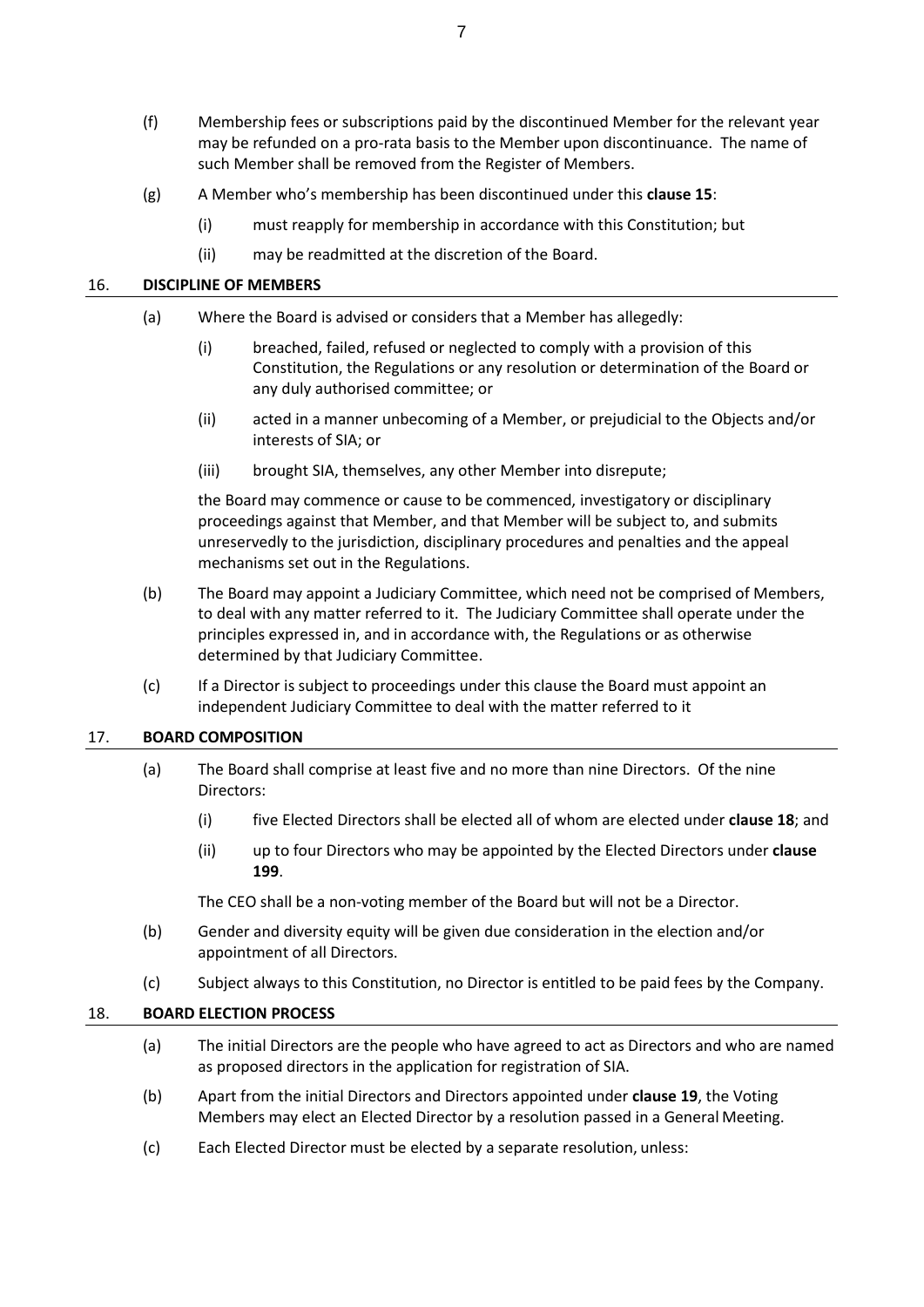- (i) the Voting Members present have first passed a resolution that the appointments may be voted on together, and
- (ii) no votes were cast against that resolution.
- (d) A person is eligible for election as an Elected Director if they:
	- (i) are not an employee or director or officer of an Entity or Affiliate member;
	- (ii) are nominated in writing by two Members or representatives of Members (unless the person was previously elected as a Director at a general meeting and has been a Director since that meeting);
	- (iii) give SIA their signed consent to act as a Director; and
	- (iv) are eligible to be a director under the Act and/or the ACNC Act.
- (e) The election of Elected Directors shall be by such ballot system as is determined by the General Meeting and shall be by secret ballot. All Elected Directors must be elected by a majority of votes even if they are the only nominee for an Elected Director's position.
- (f) Subject to **clause** Error! Reference source not found. all Directors can only hold office for t hree consecutive terms of three years (for a total of nine consecutive years). A person who has served nine consecutive years as a Director and who becomes ineligible to continue to serve a further term becomes eligible again after the expiry of two years from the end of their term.
- (g) Should any adjustment to the term of Directors elected under this Constitution be necessary to ensure rotational terms in accordance with the Constitution, this shall be determined by the Board by lot. Elections to subsequent Boards shall then proceed in accordance with the procedures in these Rules with approximately half the elected Board members retiring each year.
- (h) The Directors will establish a Nominations Committee to consider and determine appropriate candidates to be put forward for:
	- (i) election and/or appointment as a Director under the SIA Constitution; or
	- (ii) appointment of the Board appointed chairs of SIA advisory committees.

#### <span id="page-10-0"></span>19. **APPOINTED DIRECTORS**

- (a) The Elected Directors may appoint up to four Appointed Directors.
- (b) The Appointed Directors may have specific skills in commerce, finance, marketing, law or business generally or such other skills which complement the Board composition and SIA strategic direction. Appointed Directors do not need to be Individual Members, but should bring such skill sets to the Board that provide genuine, external independence and objectivity to, and for, the Board.
- (c) Appointed Directors may be appointed in accordance with this Constitution for a term of three years, the commencement and conclusion of which will be determined by the Board. Appointed Directors may re-appointed but, can only hold office for three consecutive terms of three years (so total nine consecutive years).

#### <span id="page-10-1"></span>20. **POWERS OF THE BOARD**

Subject to the Act, the ACNC Act and the provisions of this Constitution the business of SIA shall be managed, and the powers of SIA shall be exercised, by the Board.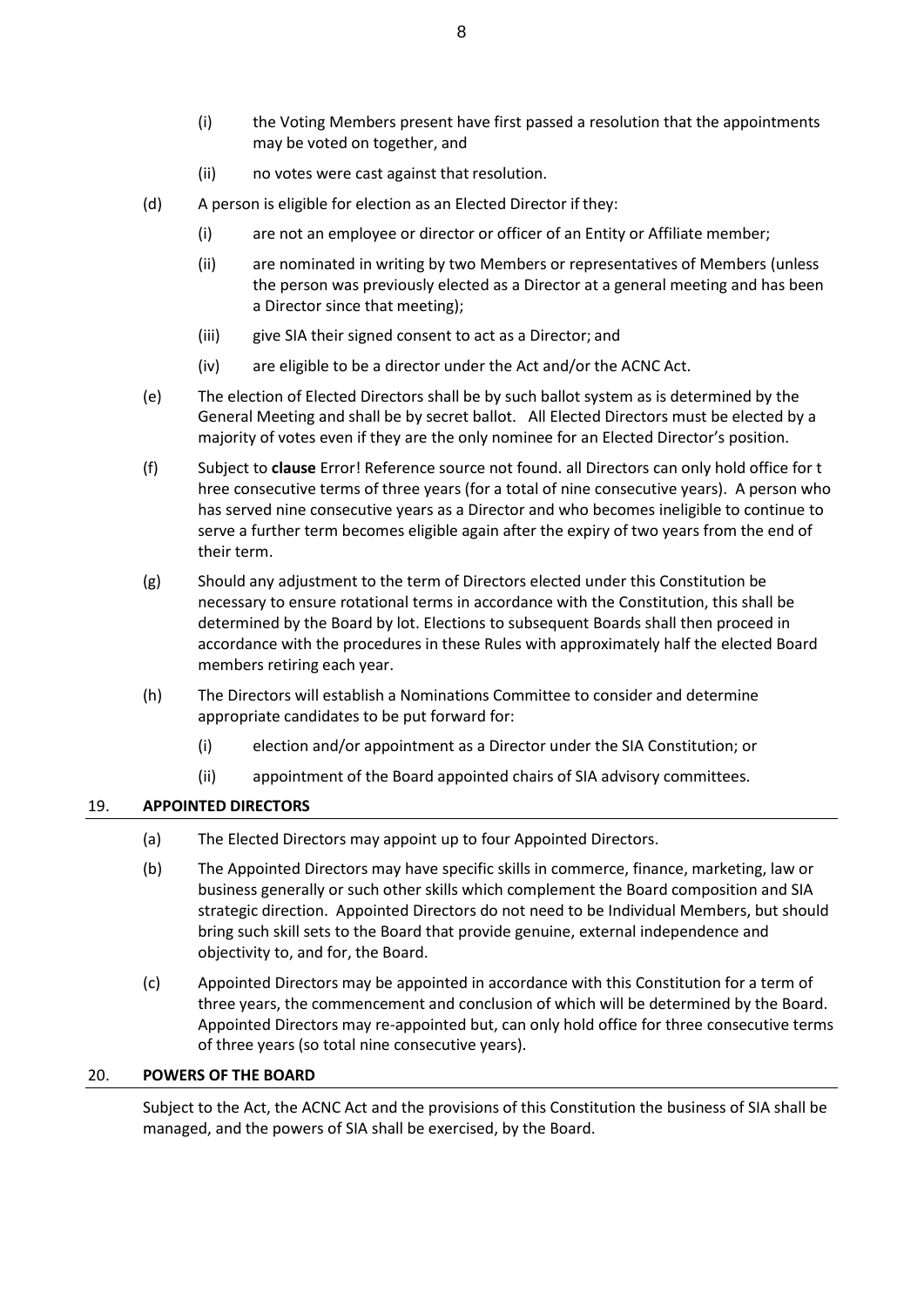#### <span id="page-11-0"></span>21. **VACANCIES OF DIRECTORS**

- (a) In addition to the circumstances in which the office of a Director becomes vacant by virtue of the Act, the office of a Director becomes vacant if the Director:
	- (i) becomes bankrupt or makes any arrangement or composition with his/her creditors generally;
	- (ii) becomes of unsound mind or a person whose person or estate is liable to be dealt with in any way under the law relating to mental health;
	- (iii) resigns his/her office in writing to SIA;
	- (iv) is absent without the consent of the Directors from Board meetings held during a period of six months;
	- (v) is or becomes:
		- (A) an employee of SIA or an Entity or Affiliate member; or
		- (B) elected or appointed as a director or officer of an Entity or Affiliate member;
	- (vi) is directly or indirectly interested in any contract or proposed contract with SIA and fails to declare the nature of his/her interest;
	- (vii) in the opinion of the Board:
		- (A) has acted in a manner unbecoming or prejudicial to the Objects and/or interests of SIA; or
		- (B) has brought himself/herself or SIA into disrepute;
	- (viii) is otherwise prohibited from being a Director of a company under the Act or the ACNC Act; or
	- (ix) is removed from office in accordance with the Act.
- (b) Any vacancy occurring in membership of the Board may be filled by the Board from suitably qualified candidates. Such person shall hold office for the remainder of the term of the Director they are replacing.
- (c) In the event of a vacancy or vacancies in the office of a Director or Directors, the remaining Directors may act but, if the number of remaining Directors is not sufficient to constitute a quorum at a Board meeting, they may act only for the purpose of increasing the number of Directors to a number sufficient to constitute such a quorum.

#### <span id="page-11-1"></span>22. **MANAGEMENT**

- (a) Subject to the policy directives of the Board, SIA shall be managed by the CEO who may exercise all powers of SIA which are not, under the Act or this Constitution required to be exercised by SIA in General Meeting, and subject further to any restriction contained in this Constitution or the provisions of the Act. No resolution passed by SIA in General Meeting shall invalidate any prior act of the CEO or the Board which would have been valid if that resolution had not been passed.
- (b) The CEO shall ensure that the resolutions of the Board and SIA are properly and efficiently carried out and shall transact all business of SIA between Board meetings and General Meetings. The CEO shall report to the Board at each Board meeting.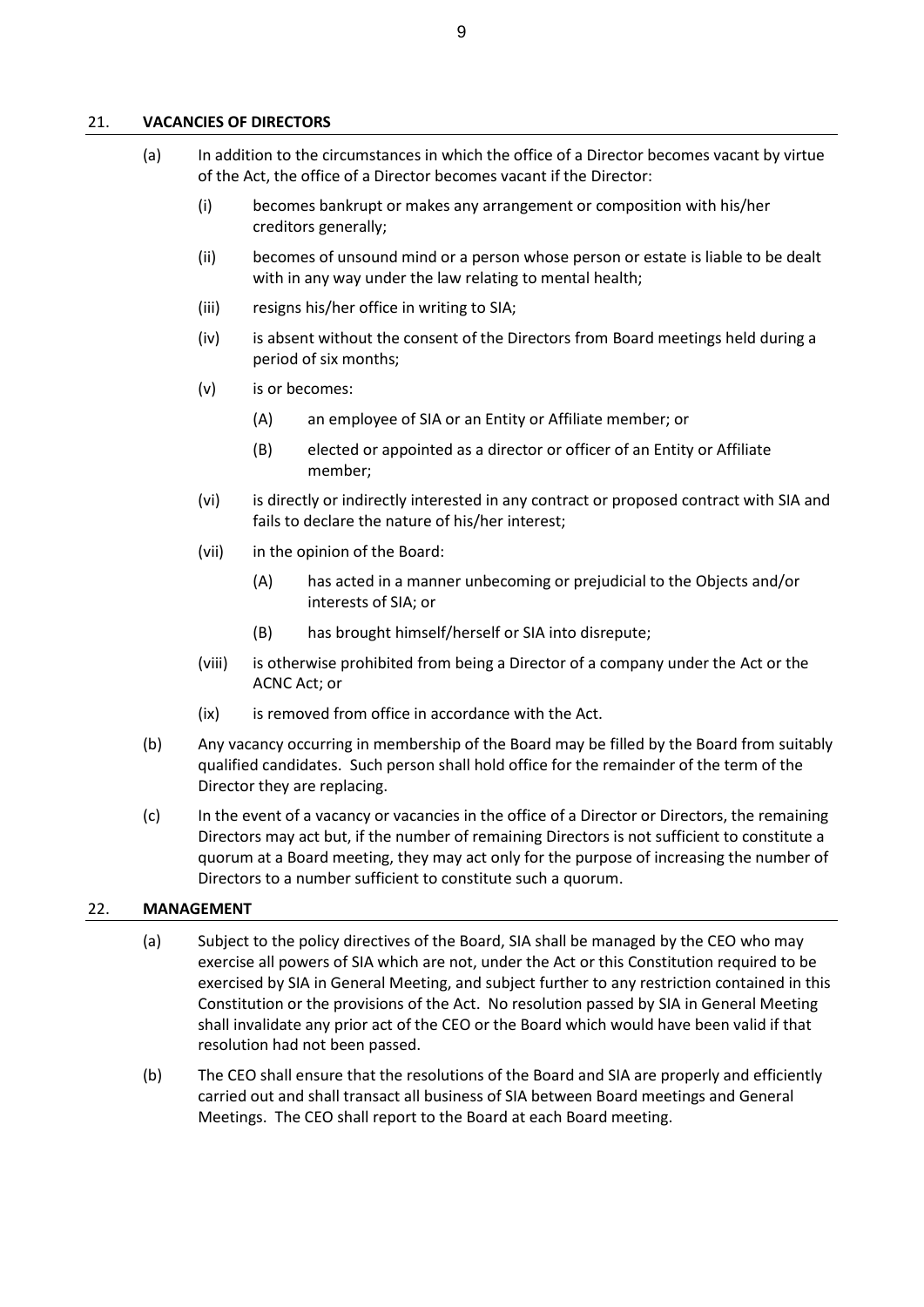(c) All cheques, promissory notes, bills of exchange and other negotiable instruments, and all receipts for money paid to SIA, shall be signed, drawn, accepted, endorsed or otherwise executed, as the case may be, in such manner as the Board determines from time to time.

#### <span id="page-12-0"></span>23. **MEETINGS OF THE BOARD**

- (a) The Board shall meet as often as is deemed necessary in every calendar year for the dispatch of business and may adjourn and, subject to this Constitution, otherwise regulate, its meetings as it thinks fit. Any Director may on reasonable notice convene a meeting of the Board.
- (b) The Directors will appoint a Director as SIA's elected chairperson.
- (c) The chairperson will chair all Board meetings and General Meetings. If the chairperson is unwilling or unable to chair a meeting, the Board will appoint another Director to chair that meeting.
- (d) Subject to this Constitution, questions arising at any meeting of the Board shall be decided by a majority of votes and a determination of a majority of Directors shall for all purposes be deemed a determination of the Board. All Directors shall have one vote on any question. Where voting is equal the motion is lost. An abstention is deemed a no vote.
- (e) Subject to all Directors receiving notice of the proposed resolution, a resolution in writing, signed or assented to by any form of visible electronic communication by the majority of the Directors shall be as valid and effectual as if it had been passed at a meeting of Directors duly convened and held. Any such resolution may consist of several documents in like form each signed by one or more of the Directors.
- (f) Without limiting the power of the Board to regulate its meetings as it thinks fit, a meeting of the Board may be called or held using any technology consented to by all the Directors provided that:
	- (i) all persons participating in the meeting are able to communicate with each other effectively, simultaneously and instantaneously;
	- (ii) notice of the meeting is given to all the Directors entitled to notice in accordance with the usual procedures agreed upon or laid down from time to time by the Board and such notice specifies that Directors are not required to be present in person;
	- (iii) if a failure in communications prevents condition (i) from being satisfied by that number of Directors which constitutes a quorum, and none of such Directors are present at the place where the meeting is deemed, by virtue of the further provisions of this clause, to be held, then the meeting shall be suspended until condition (i) is satisfied again. If such condition is not satisfied within fifteen minutes from the interruption, the meeting shall be deemed to have terminated; and
	- (iv) any meeting held where one or more of the Directors is not physically present shall be deemed to be held at the place specified in the notice of meeting provided a Director is there present and if no Director is there present the meeting shall be deemed to be held at the place where the chairperson of the meeting is located.
- (g) At meetings of the Board the number of Directors whose presence is required to constitute a quorum is a majority of Directors.
- (h) Unless all Directors agree to hold a meeting at shorter notice (which agreement shall be sufficiently evidenced by their presence), not less than fourteen days written notice of the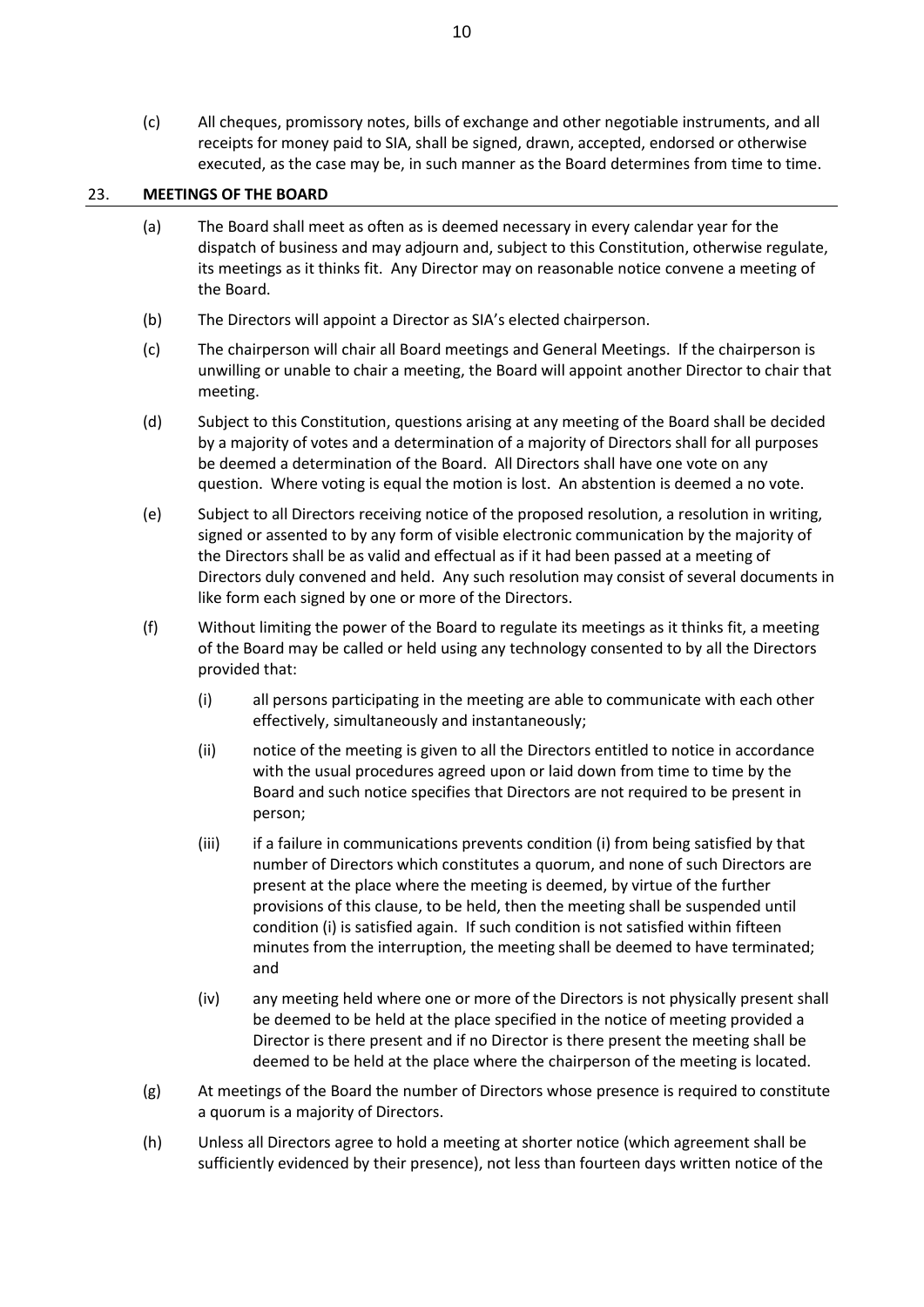meeting of the Board shall be given to each Director. The agenda shall be forwarded to each Director not less than seven days prior to such meeting.

#### <span id="page-13-0"></span>24. **DIRECTORS' INTERESTS**

- (a) A Director is ineligible to hold office and is also disqualified from office by:
	- (i) holding or assuming any place of profit or position of employment in SIA, in any Member or in any company or incorporated association in which SIA is a shareholder or otherwise interested; or
	- (ii) contracting with SIA either as vendor, purchaser or otherwise except with express resolution of approval of the Board. Any such contract or any contract or arrangement entered into by or on behalf of SIA, in which any Director is in any way interested, will be voided for such reason.
- (b) A Director who has a material personal interest in a matter that relates to the affairs of SIA must declare that interest to the Board.
- (c) A Director who has an interest in a matter, may give the Board standing notice of the nature and extent of the interest in the matter. The notice may be given at any time and whether or not the matter relates to the affairs of SIA at the time the notice is given.
- (d) The company secretary shall record in the minutes any declaration made or any general notice given by a Director under **clauses** Error! Reference source not found.and Error! Re ference source not found. and the action decided upon by the Board in relation to that declaration.
- (e) A Director, notwithstanding the interest, may be counted in the quorum present at any meeting, but cannot remain in the meeting whilst the matter in which the Director is interested is being debated and cannot vote in respect of any matter in which the Director is interested. If the Director remains and votes in such matter, the vote shall not be counted.

#### <span id="page-13-1"></span>25. **CHIEF EXECUTIVE OFFICER**

- (a) The CEO shall be appointed by the Board for such term and on such conditions as it thinks fit.
- (b) The CEO may be appointed by the Board, unless otherwise resolved by the Board, to act as a company secretary of SIA and shall administer and manage SIA in accordance with this Constitution.
- (c) The CEO as far as practicable shall attend all Board meetings and General Meetings.
- (d) If appointed as company secretary the CEO shall:
	- (i) prepare the agendas for all Board meetings and General Meetings; and
	- (ii) record and prepare minutes of the proceedings of all meetings of the Board and SIA; and
	- (iii) cause to be prepared and lodged any relevant statutory reports and or notifications.
- (e) Subject to this Constitution the CEO has power to perform all such things as appear necessary or desirable for the proper management and administration of SIA.
- (f) The CEO may employ such personnel as are deemed necessary from time to time and such appointments shall be for such period and on such conditions as the CEO determines.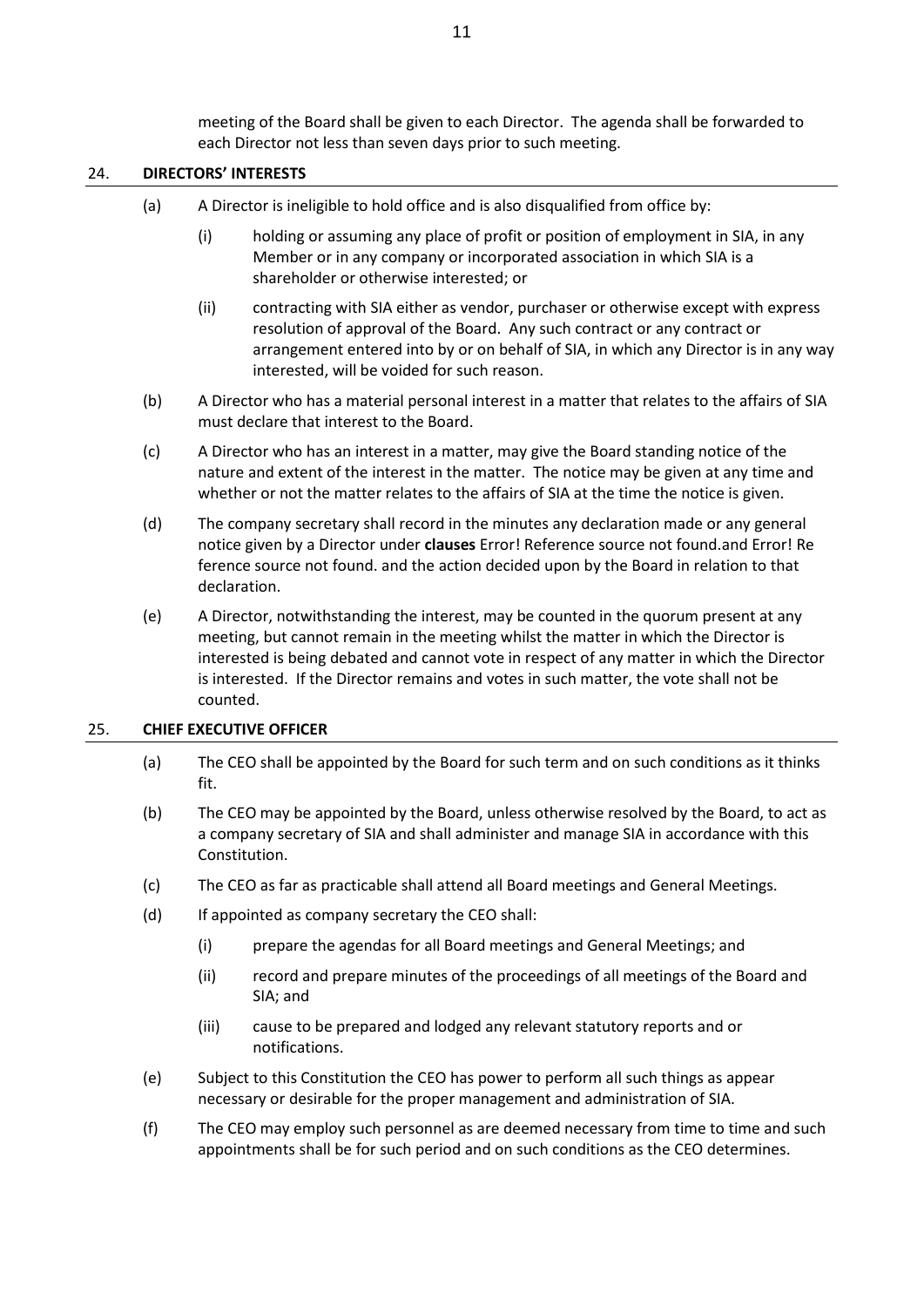#### <span id="page-14-0"></span>26. **ANNUAL GENERAL MEETING**

An annual General Meeting of SIA shall be held in accordance with the Act and on a date and at a venue to be determined by the Directors. All General Meetings other than the annual General Meeting shall be special General Meetings and shall be held in accordance with this Constitution.

#### <span id="page-14-5"></span><span id="page-14-1"></span>27. **NOTICE OF GENERAL MEETING**

- (a) At least twenty-one days' notice of a General Meeting shall be given to the Directors and SIA's auditor, together with:
	- (i) any notice of motion received from any Member or any Director; and
	- (ii) the agenda for the meeting.
- (b) A notice of a General Meeting shall specify the place and day and hour of meeting and shall state the business to be transacted at the meeting.
- (c) The business to be transacted at the Annual General Meeting includes the consideration of accounts and the reports of the Board and auditors and the appointment, and (if appropriate) fixing of the remuneration, of the auditors.
- (d) When it is proposed to pass a special resolution, twenty-one clear days' notice specifying the place and day and hour of meeting, and in the case of special business the general nature of that business shall be given to those Members set out under **clause [27\(a\)](#page-14-5)**.
- (e) Notice of every General Meeting shall be given to the Directors at the address appearing in the Register kept by SIA. Notice of every General Meeting may also be posted on SIA's website.
- (f) No other person is automatically entitled as of right to receive notices of General Meetings.

#### <span id="page-14-2"></span>28. **BUSINESS AT GENERAL MEETINGS**

- (a) All business that is transacted at a General Meeting, and also all that is transacted at an Annual General Meeting, with the exception of the consideration of the accounts, balance sheets, the reports of the Board and auditors and the appointment of the auditors (if any) in the place of those retiring under this Constitution or otherwise, shall be special business.
- (b) No business other than that stated on the notice shall be transacted at that meeting.

#### <span id="page-14-3"></span>29. **NOTICES OF MOTION**

- (a) Any Member can propose a notice of motion for inclusion as special business at a General Meeting.
- (b) All notices of motion for inclusion as special business at a General Meeting must be submitted in writing to the CEO not less than twenty-eight days (excluding receiving date and meeting date) prior to the General Meeting.
- (c) A motion of which due notice has been given, if unsuccessful, cannot be resubmitted, nor may any other motion having a similar effect be moved at a subsequent General Meeting for a period of twelve months.

#### <span id="page-14-4"></span>30. **SPECIAL GENERAL MEETINGS**

Special General Meetings may be convened by resolution of the Board or otherwise in accordance with the Act.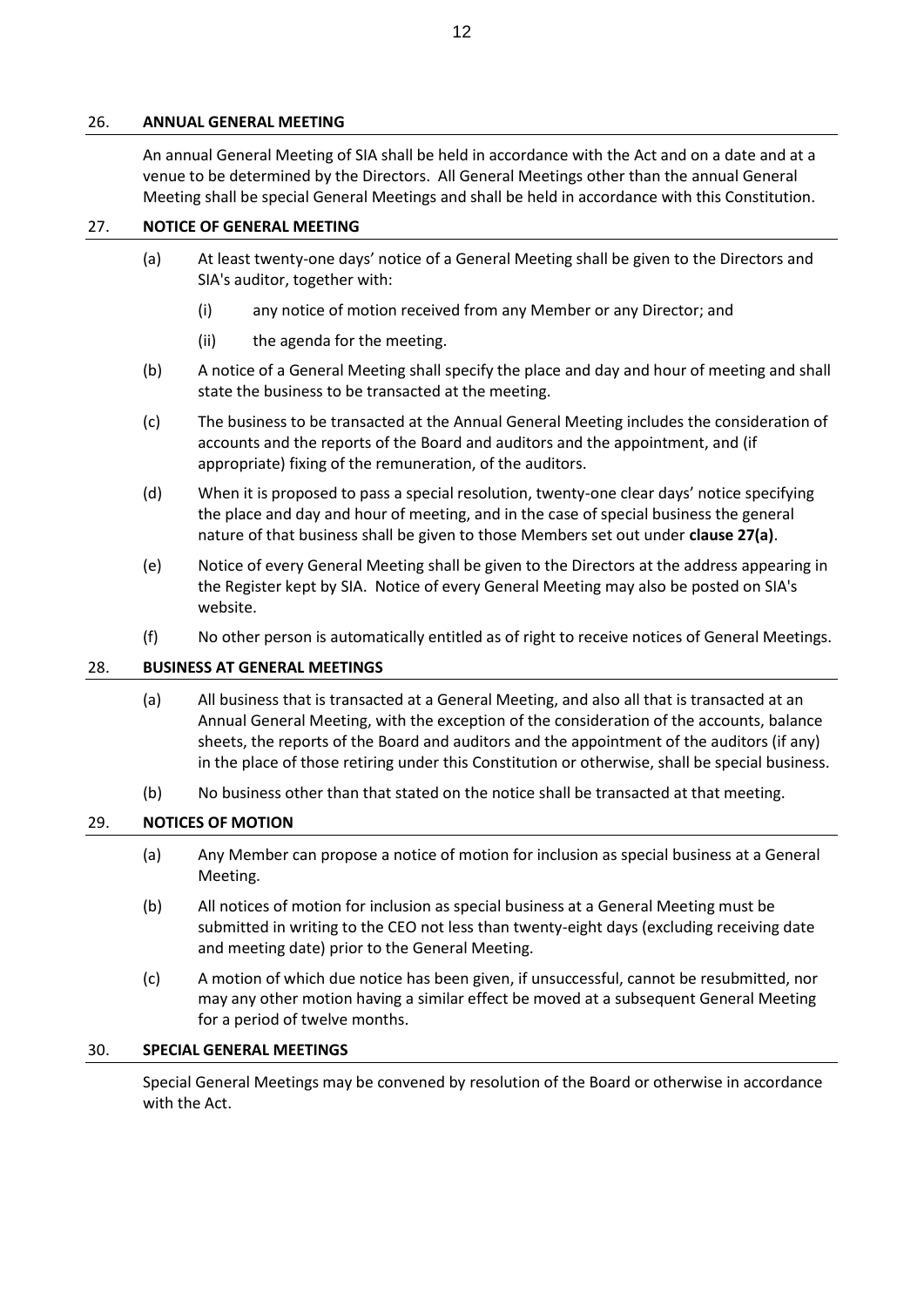#### <span id="page-15-0"></span>31. **PROCEEDINGS AT GENERAL MEETINGS**

- (a) SIA may hold a General Meeting at two or more venues using any technology that gives the Voting Members a reasonable opportunity to participate.
- (b) No business shall be transacted at any General Meeting unless a quorum is present at the time when the meeting proceeds to business. A quorum for any General Meeting shall be two-thirds of Voting Members present in person or electronically.
- (c) If, within half an hour from the time appointed for the meeting, a quorum is not present, the meeting shall be adjourned until the same day in the next week at the same time and place or to such other day and at such other time and place as the chairperson may determine and if at the adjourned meeting a quorum is not present within half an hour from the time appointed for the meeting, the meeting will lapse.
- (d) The chairperson appointed by the Board shall, subject to this Constitution, preside as chairperson at every General Meeting.
- <span id="page-15-2"></span>(e) The chairperson may, with the consent of any meeting at which a quorum is present and shall, if so directed by the meeting, adjourn the meeting from time to time and from place, to place but no business shall be transacted at any adjourned meeting other than the business left unfinished at the meeting from which the adjournment took place.
- (f) When a meeting is adjourned for thirty days or more, notice of the adjourned meeting shall be given as in the case of an original meeting.
- (g) Except as provided in **clause [31\(e\)](#page-15-2)** it shall not be necessary to give any notice of an adjournment or the business to be transacted at any adjourned meeting.
- (h) At any meeting a resolution put to the vote of the meeting shall be decided on a show of hands unless a poll is (before or on the declaration of the result of the show of hands) demanded by any Voting Member.
- (i) Unless a poll is so demanded, a declaration by the chairperson that a resolution has on a show of hands been carried or carried unanimously or by a particular majority or lost and an entry to that effect in the book containing the minutes of the proceedings of SIA shall be conclusive evidence of the fact without proof of the number of the votes recorded in favour of or against the resolution.
- (j) If a poll is duly demanded it shall be taken in such manner and either at once or after an interval or adjournment or otherwise as the chairperson directs and the result of the poll shall be the resolution of the meeting at which the poll was demanded.
- (k) No decision of SIA, the Board or any Board-authorised committee or other entity shall be invalid merely because of a failure to give proper notice under this Constitution or the Regulations or other irregularity in procedure required by this Constitution or the Regulations, unless a person suffers substantial prejudice as a result of that failure to give proper notice or irregularity in procedure.
- (l) SIA, the Board or other Board-authorised committee or entity may confirm an earlier decision which may have been otherwise invalid because of a failure to give proper notice or other irregularity in procedure and the decision shall be deemed to be valid from the time it was originally made.

#### <span id="page-15-1"></span>32. **VOTING AT GENERAL MEETINGS**

(a) Each Director and each Entity Member shall have one vote at General Meetings. Entity Members shall exercise their vote through their duly appointed and authorised Delegate.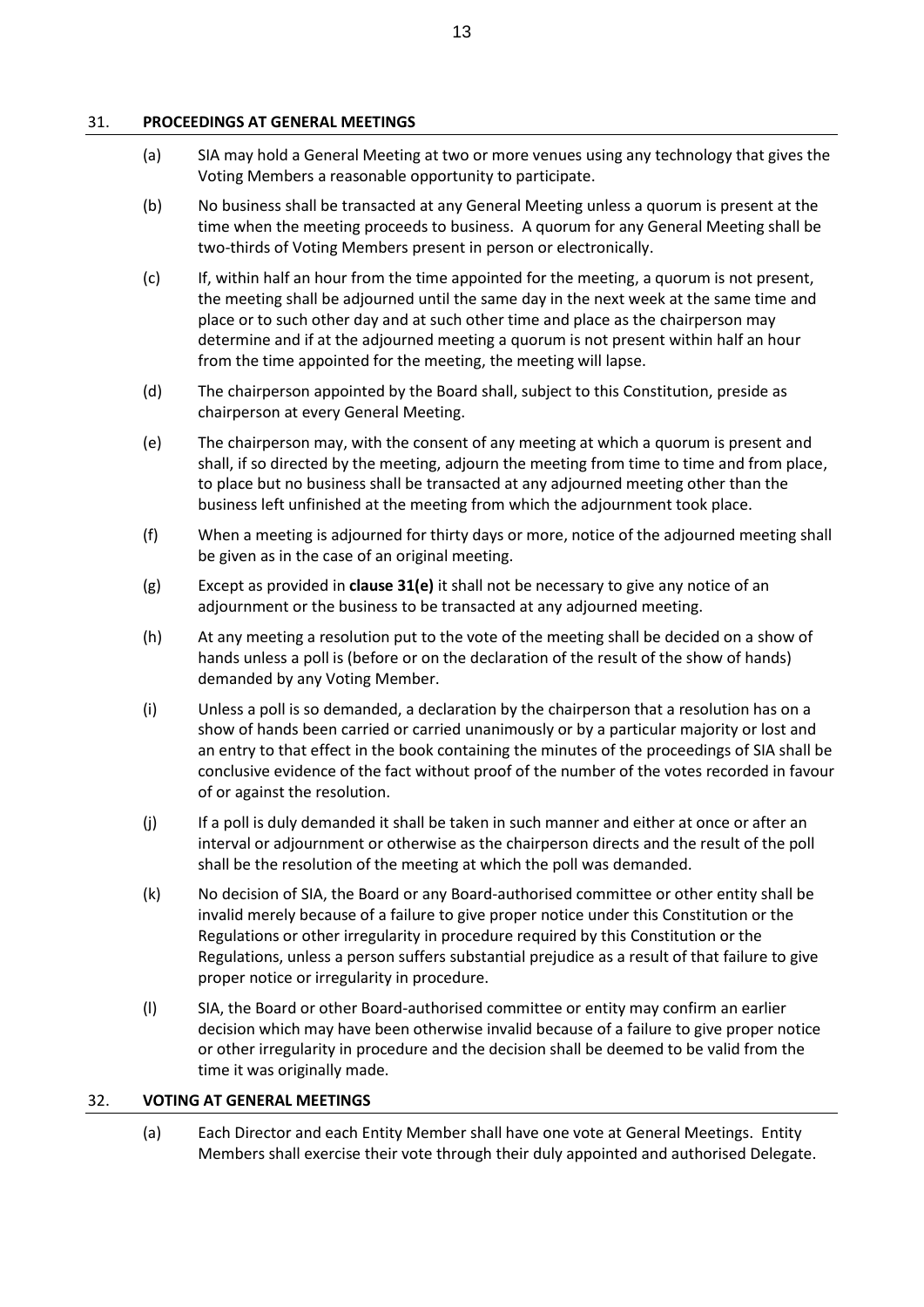The Entity Member will notify SIA of its appointed Delegate at least 24 hours prior to any General Meeting.

- (b) No other Member is entitled to vote.
- (c) Where voting at General Meetings is equal, the motion shall be lost.

#### <span id="page-16-0"></span>33. **PROXY VOTING**

- (a) Proxy voting shall be permitted at all General Meetings provided an approved and executed proxy form (as may be prescribed by the Board from time to time) is lodged with the company secretary at or before the commencement of the meeting. No Member entitled to vote shall exercise more than one proxy vote at any one time.
- (b) The instrument appointing a proxy shall be deemed to confer authority to demand or join in demanding a poll. A Voting Member shall be entitled to instruct its proxy to vote in favour of or against any proposed resolutions. Unless otherwise instructed the proxy may vote as the proxy thinks fit.

#### <span id="page-16-1"></span>34. **DELEGATIONS**

- (a) The Board may by instrument in writing or resolution create or establish or appoint from among the Members of SIA or from other selected personnel as may be required, committees or individual officers and consultants to carry out such duties and functions and with such powers as the Board determines.
- (b) The Board may in the establishing instrument or resolution delegate such functions as are specified in the instrument, other than:
	- (i) this power of delegation; and
	- (ii) a function imposed on the Board or the CEO by the Act, or any other law, or this Constitution or by resolution of SIA in General Meeting.
- (c) Any delegation made under this clause is at all times subject to the authority of the Board.
- (d) A function, the exercise of which has been delegated under this clause may, whilst the delegation remains unrevoked, be exercised from time to time in accordance with the terms of the delegation.
- (e) A delegation under this clause may be made subject to such conditions or limitations as to the exercise of any function or at the time or circumstances as may be specified in the delegation.
- (f) Notwithstanding anything in this Constitution or any instrument of delegation, no decision of a committee officer or advisor appointed or elected under this clause is binding on, or deemed to be a decision of, the Board.
- (g) The Board may, by instrument in writing or resolution, revoke wholly or in party any delegation made under this clause.

#### <span id="page-16-2"></span>35. **REGULATIONS**

- (a) The Board may formulate, issue, adopt, interpret and amend such Regulations for the proper advancement, encouragement, management and administration of SIA and the advancement of the Objects as it thinks necessary or desirable. Such Regulations must be consistent with the Constitution and any policy directives of the Board.
- (b) All Regulations made under this clause shall be binding on SIA and Members.
- (c) All clauses, rules, by-laws, policies and regulations of SIA in force at the date of the adoption of this Constitution insofar as such clauses, rules, by-laws, policies and regulations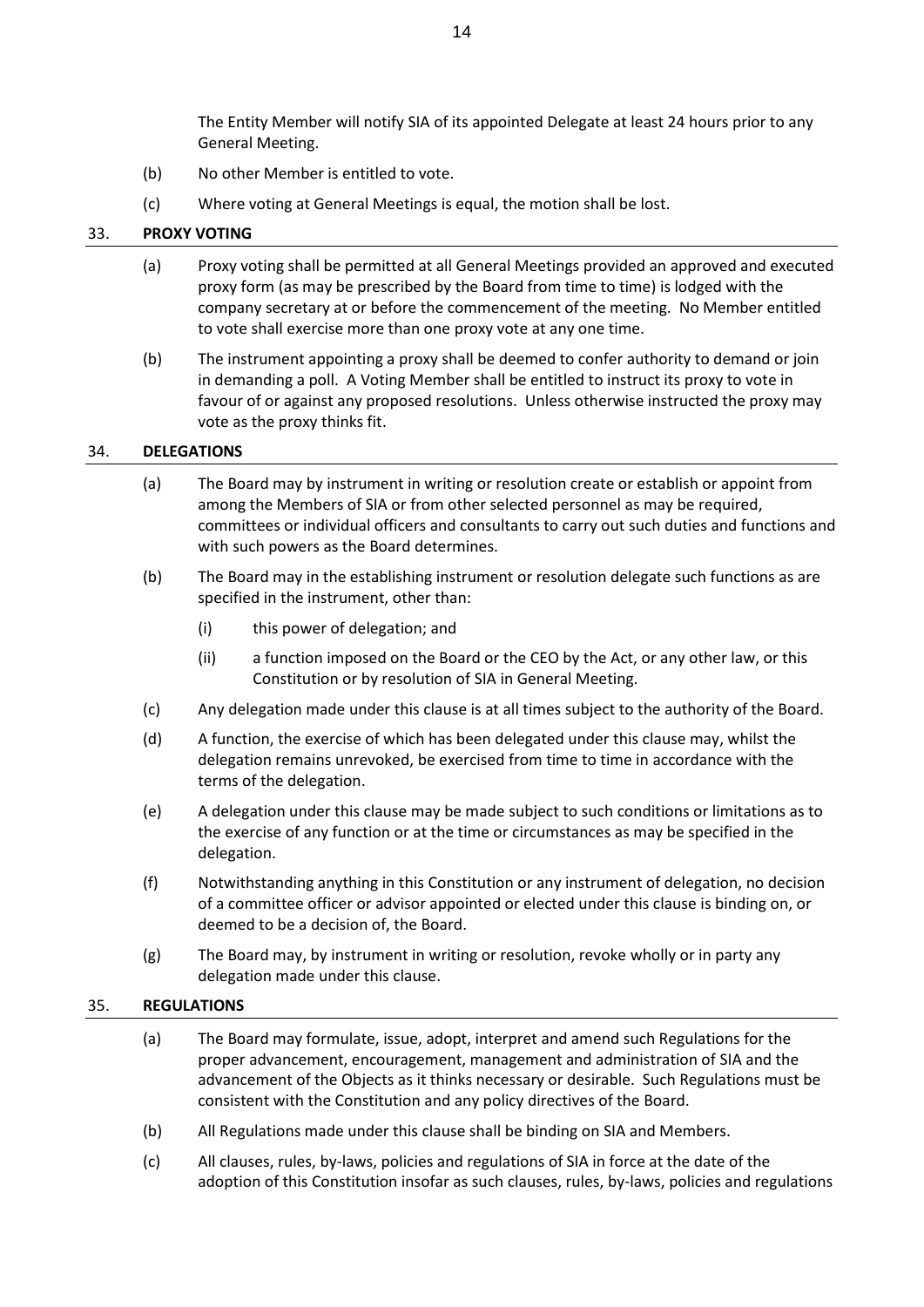are not inconsistent with, or have been replaced by, the Constitution, shall be deemed to be Regulations under this clause.

(d) Amendments, alterations, interpretations or other changes to Regulations shall be advised to Members of SIA by means of Bulletins approved by the Board and prepared and issued by the CEO. Bulletins are binding upon all Members.

#### <span id="page-17-0"></span>36. **RECORDS AND ACCOUNTS**

- (a) The company secretary shall establish and maintain proper records and minutes concerning all transactions, business, meetings and dealings of SIA and the Board and shall produce these as appropriate at each Board or General Meeting.
- (b) Proper accounting and other records shall be kept in accordance with the Act. The books of account shall be kept in the care and control of the CEO.
- (c) SIA shall retain such records for seven years after the completion of the transactions or operations to which they relate.
- (d) The Board will submit to the Members at the Annual General Meeting the statements of account of SIA in accordance with this Constitution and the Act.
- (e) The statements of account when submitted to an Annual General Meeting shall be conclusive, except as regards any error discovered in them within three months after such approval or adoption.
- (f) The company secretary shall cause to be sent to all persons entitled to receive notice of Annual General Meetings of SIA in accordance with this Constitution, a copy of the statements of account, the Board's report, the auditor's report and every other document required by law to be attached to the statements of account.

#### <span id="page-17-1"></span>37. **AUDITOR**

A properly qualified auditor or auditors shall be appointed and the remuneration of such auditor or auditors fixed and duties regulated in accordance with the Act.

#### <span id="page-17-2"></span>38. **NOTICE**

- (a) Any notice required to be given under this Constitution may be given by the company secretary to any Member by:
	- (i) sending the notice by pre-paid post or any form of visible electronic communication, to the Member's registered address or electronic mail address; and/or
	- (ii) posting the notice on SIA's website.
- (b) Where a notice is sent by post, service of the notice shall be deemed to be effected by properly addressing, prepaying and posting the notice. Service of the notice is deemed to have been effected three business days after posting.
- (c) Where a notice is sent by electronic communication, service of the notice shall be deemed to be effected unless a return email is received advising that the electronic message was not received at the electronic address to which it was sent.
- (d) When a notice is sent by posting on SIA's website, service of the notice shall be deemed to be effected when the notice goes live on the website.
- (e) Notice of every General Meeting shall be given in the manner authorised in this Constitution.